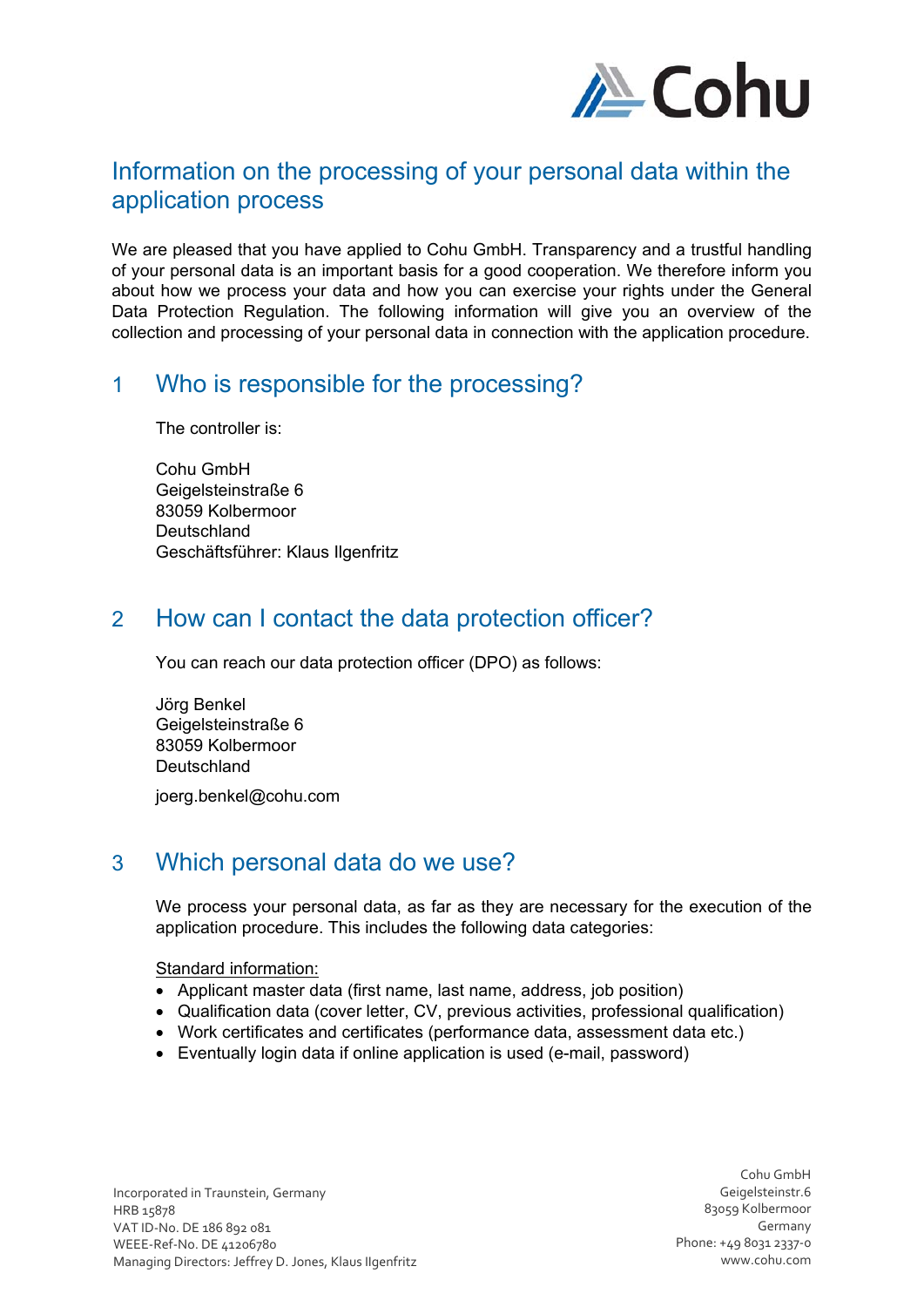

Special information required due to the position to be filled

- Eventually results of the aptitude test or of trial work
- Eventually results of the medical aptitude test (suitable, not suitable, conditionally/restrictedly suitable)

#### Other information

- Publicly accessible, job-related data, such as e.g. a profile in professional social media networks
- Voluntary information, such as e.g. an application photo, information on severely disabled persons or other information that you voluntarily provide to us in your application or in course of application process.

### 4 From which sources does the data come?

We process personal data that we receive from you during the application process.

or/and

We receive personal data from the following sources:

- Group Companies
- Recruitment service providers

or/and

We process personal data that originates from public sources, e.g. professional social networks.

### 5 For what purposes do we process your data and on what legal basis?

We process your personal data in compliance with the General Data Protection Regulation (GDPR) and the German Federal Data Protection Act (BDSG) as well as all other relevant laws.

### **5.1 Data processing for the purpose of the application (Section 26 para. 1 BDSG)**

Personal data of applicants may be processed for the purposes of the application procedure if this is necessary for the decision to establish an employment relationship with us.

The necessity and scope of the data collection are judged, among other things, by the position to be filled. If your desired position involves the performance of particularly confidential tasks, increased personnel and/or financial responsibility, or is linked to certain physical and health conditions, more extensive data collection may be necessary. In order to ensure data protection, such data processing takes place only after the selection of applicants has been completed and immediately before you are hired.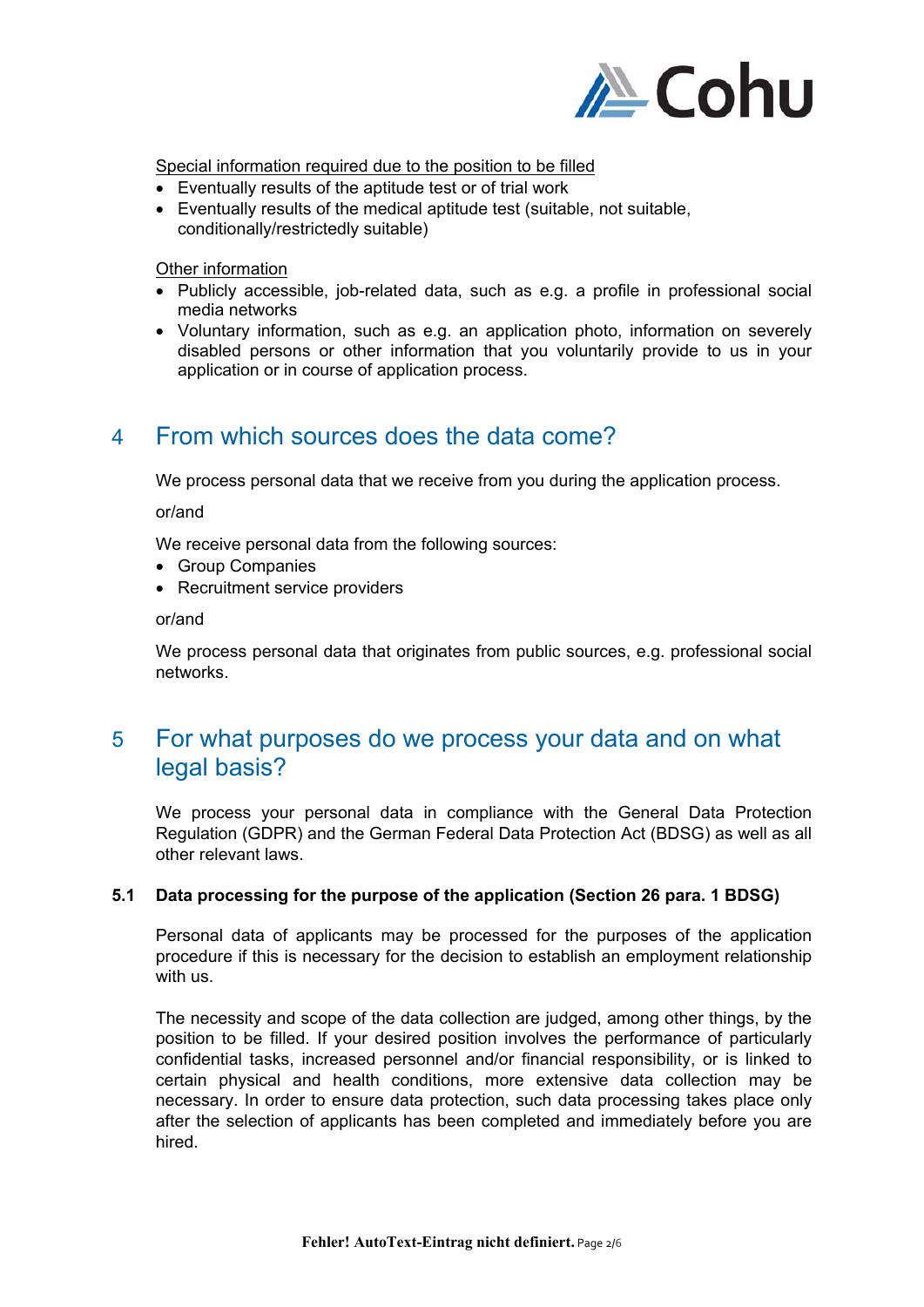

#### **5.2 Data processing on the basis of a consent given by you (Art. 6 para. 1 lit. a GDPR, Section 26 para. 2 BDSG)**

If you have given us your voluntary consent to the collection, processing or transfer of certain personal data, then this consent forms the legal basis for the processing of this data.

In the following cases we process your personal data on the basis of your consent:

- Admission to the applicant pool, this means we store the application documents beyond the current application procedure for consideration in later application procedures.
- Share the application with Group Companies

#### **5.3 On the basis of a legitimate interest of the controller (Art. 6 para.1 lit. f GDPR)**

In certain cases we process your data to protect our legitimate interests or that of third parties:

- To defend legal claims in proceedings under the German General Equal Treatment Act (AGG). In the event of a dispute, we have a legitimate interest in processing the data for evidence purposes.
- Data comparison with EU anti-terrorist lists in accordance with Regulations (EC) No. 2580/2001 and 881/2002: As a company, EU law obliges us to play our part in the fight against terrorism. No funds may be made available to persons and organisations on the terrorist lists (provision prohibition). We are also obliged to carry out this comparison for the AEO certificate as an "authorised economic operator".

### 6 To whom will your data be passed on to?

Your data will be processed mainly by our human resources department and the department manager of the position to be filled. In some cases, however, other internal and external bodies are also involved in the processing of your data.

Internal departments:

- Human resources department
- Department manager
- Works council

#### Companies in the Group (referred to herein as "Group Companies"):

**Delta Design, Inc.**, 12367 Crostwaite Circle, Poway, CA 92064-6817, USA **Ismeca Europe Semiconductor SA**, 283, rue de l'Helvétie, 2301 La Chaux-de-Fonds,

Switzerland

**Ismeca Semiconductor (Suzhou) Co.**, Ltd., Rm. 07-08 3rd Floor, Block A, Xinsu Industrial Square No. 5, Xing Han Street, SIP Suzhou 215021, CHINA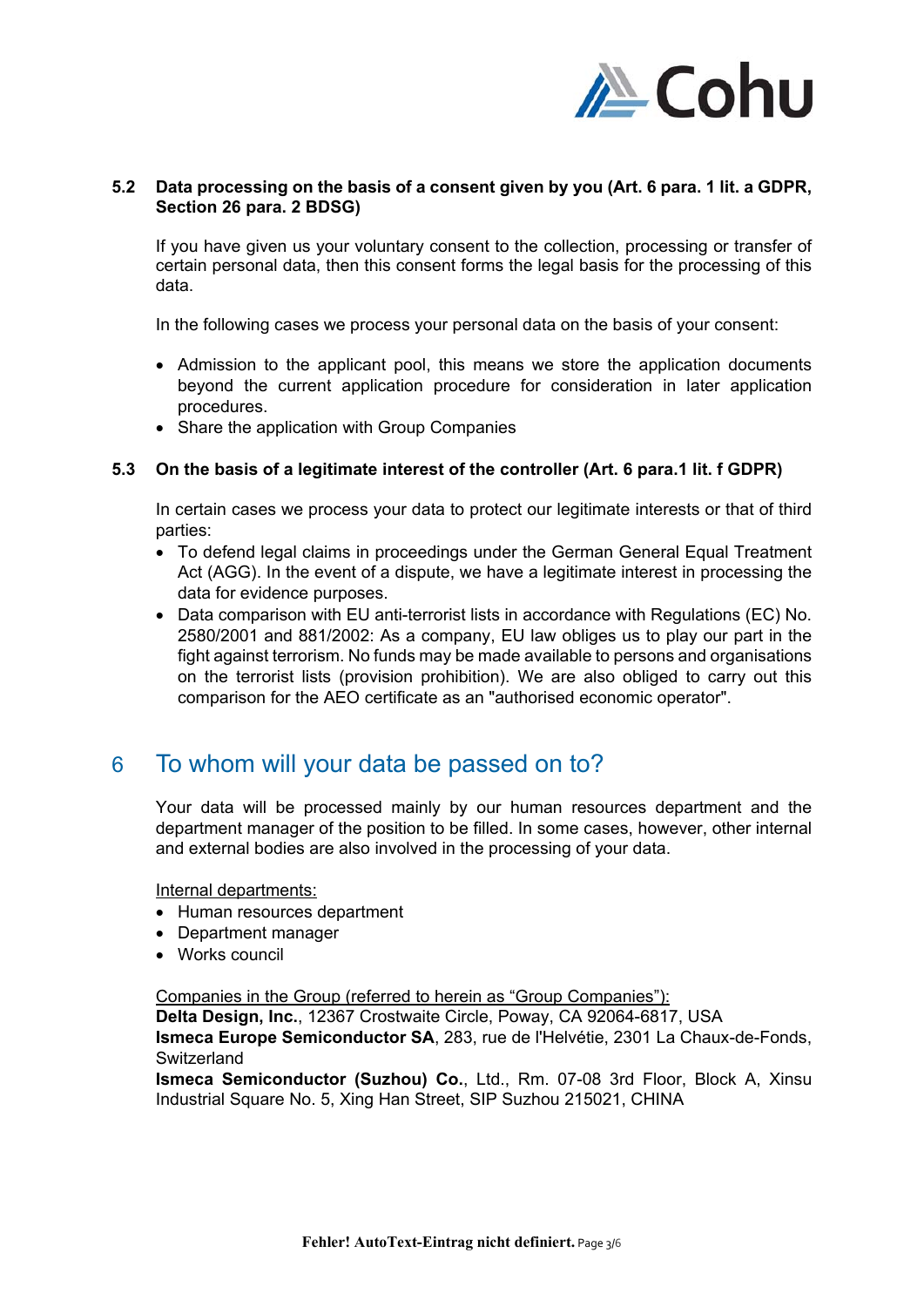

**Ismeca Europe Semiconductor (Korea Branch)**, Ilsan Office, Dongmun Goodmorning Tower RM# 1018, 1(il)-cha, 358-39, Hosu-ro, Ilsandong-gu, Goyang-si, Gyeonggi-do, Korea 10449, Korea

**KITA Manufacturing Co., Ltd**., 4-27 Rinku Minamihama, Sennan-shi, Osaka, Japan 5900535, Japan

**Delta Design Singapore Pte Ltd., (Taiwan Branch)**, 14F-7, No. 8, Ziqiang South Road, Chubei City, Hsinchu County 30264, Taiwan

**Cohu Malaysia Sdn Bhd**, No.5203-1, Jalan PAK 2/3, Kawasan Perindustrian Ayer Keroh Fasa 4, 75450, Melakka, Malaysia

**Delta Design Philippines LLC**, Lot C4-5a Unit A Carmelray, Industrial Park II, Calamba City, Laguna, Philippines

**Delta Design Singapore Ptd Ltd**., 3 Tampines Central 1, Abacus Plaza #03-02, SINGAPORE 529540, Singapore

External Services Providers:

 Service Provider for data and file destruction: Caritasverband der Erzdiözese München und Freising e.V., Wendelstein Werkstätten, Hochgernstraße 16, 83026 Rosenheim

In case you have further questions regarding our individual recipients, please contact us under dejobs@cohu.com.

# 7 Will your data be transferred to countries outside the European Union (so-called "third countries")?

We also use service providers located in third countries outside the European Union to process your data under certain circumstances. In course of application process these are exclusively Group Companies and it only takes place if the employee of the other company is mandatorily directly involved into the application process.

Countries outside the European Union (and the European Economic Area "EEA") handle the protection of personal data differently from countries within the European Union. There is currently no decision by the EU Commission that these third countries generally offer an adequate level of protection.

We have therefore taken special measures to ensure that your data are processed in third countries as securely as within the European Union. We conclude the standard data protection clauses provided by the Commission of the European Union with service providers in third countries. These clauses provide appropriate guarantees for the protection of your data with service providers in third countries.

If you wish to review the existing warranties, you can contact us at dejobs@cohu.com.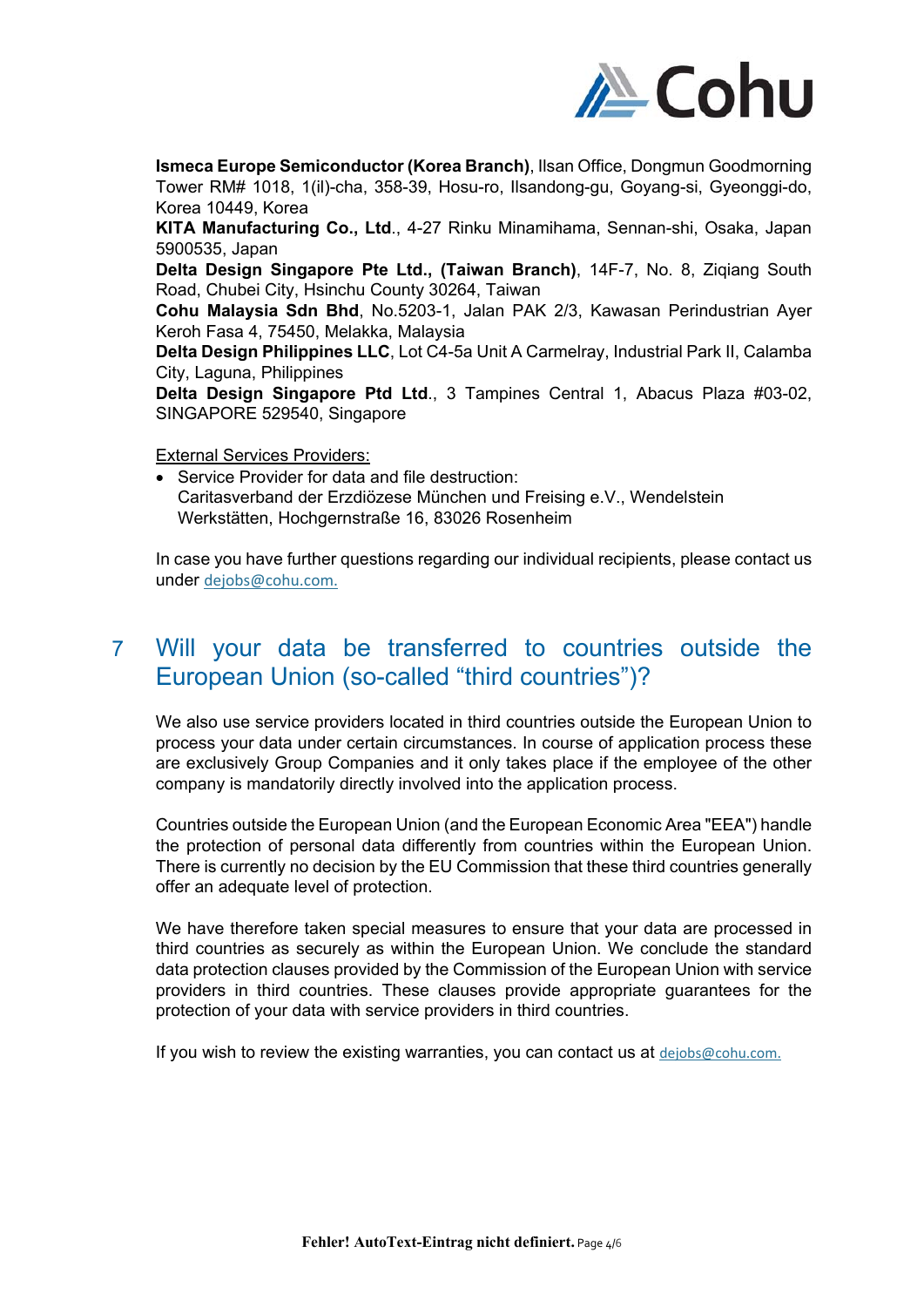

# 8 For how long do we store your data?

We store your personal data for as long as this is necessary for the decision on your application. If an employment relationship between you and us is not concluded, we may also further store data, insofar as this is necessary to defend against possible legal claims. Your data will be regularly deleted within 6 months after the end of the application process.

If an employment relationship is not established, but you have given us your consent for the further storage of your data, we will store your data until your consent is revoked, but for a maximum of further three years. On specific occasions, we may also store your data for a longer period of time for the purpose of defending us against possible legal claims.

# 9 What rights do you have in connection with the processing of your data?

Every data subject has the right of access under Article 15 GDPR, the right to rectification under Article 16 GDPR, the right to erasure under Article 17 GDPR, the right to restriction of processing under Article 18 GDPR, the right to object under Article 21 GDPR and the right to data portability under Article 20 GDPR. The restrictions according to §§ 34 and 35 BDSG apply to the right of access and the right of erasure.

### **9.1 Right to object**

**What right do you have in the event of data processing for legitimate or public interest?** 

Pursuant to Art. 21 para. 1 GDPR, you have the right to object at any time for reasons arising from your particular situation to the processing of your personal data on the basis of Art. 6 para.1 lit. e GDPR (data processing in the public interest) or Article 6 para. 1 lit. f GDPR (data processing to protect a legitimate interest), this also applies to profiling based on this provision.

In the event of your objection, we will no longer process your personal data unless we can prove compelling grounds for processing that outweigh your interests, rights and freedoms, or the processing serves to assert, exercise or defend legal claims.

### **9.2 Revocation of consent**

You can revoke your consent to the processing of your personal data at any time. Please note that the revocation is only valid for the future.

### **9.3 Right to information**

You may request information as to whether we have stored personal data about you. If you wish, we will inform you of the data concerned, the purposes for which the data is processed, to whom this data is disclosed, how long the data is stored and what further rights you are entitled to with regard to this data.